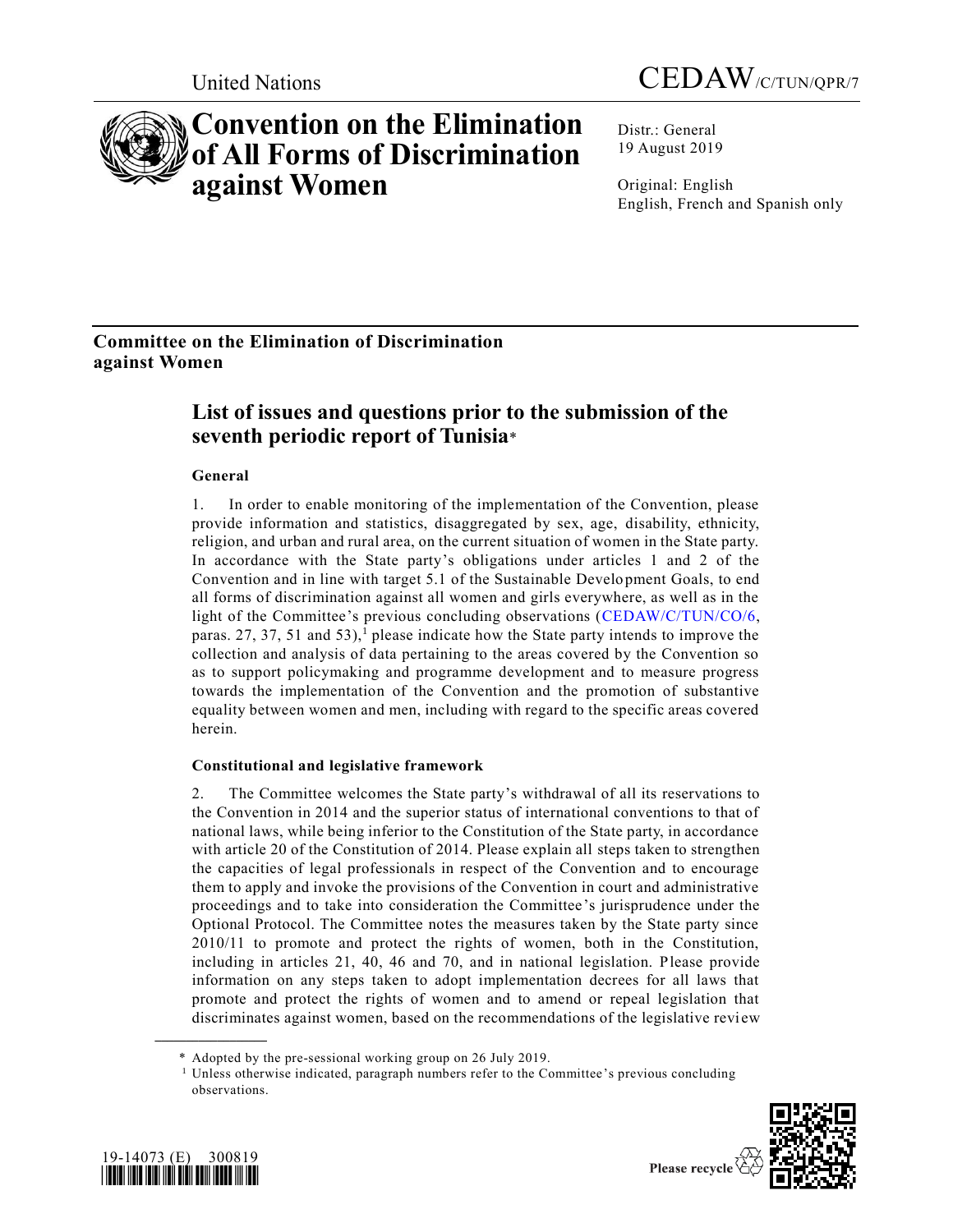on the rights of women, conducted by the Ministry of Women and Family Affairs in 2012 [\(HRI/CORE/TUN/2016,](https://undocs.org/en/HRI/CORE/TUN/2016) para. 99), and the recommendations of the legislative review on non-discrimination, conducted by the Individual Freedoms and Equality Committee from August 2017 to February 2018. Please inform the Committee whether Organic Act No. 2017-58 on the elimination of violence against women and other relevant legislation introduce a comprehensive definition of discrimination against women that encompasses direct and indirect discrimination in the public and private spheres by State and non-State actors, as well as intersecting forms of discrimination, and how the principle of non-discrimination has been implemented in practice.

#### **Access to justice**

3. Please provide information on the steps taken to ensure that women are aware of their rights under the Convention, including on the scope and impact of the awareness-raising initiatives referred to in the State party's common core document (ibid., paras. 77–84 and 108). Please inform the Committee about the measures taken to ensure that women are empowered to claim those rights, including through unimpeded access to justice and the provision of legal aid, particularly in rural areas and/or on grounds of disability. Please also provide information on relevant cases of discrimination against women brought before the courts and their outcomes, disaggregated by age, ethnic background, migration and refugee status, and disability, as well as the number of women and girls who have requested and received recourse from the Administrative Mediator (ibid., paras. 73–74).

#### **National machinery for the advancement of women**

4. Please provide information on the activities of the Peer Council for Equality and Equal Opportunities between Women and Men, established by Government Order No. 626 (2016) of 25 May 2016, and whether it has the mandate and power to coordinate, monitor and evaluate government policies across all ministries and government departments at the national and local levels. Please also provide updated information on national gender equality strategies and policies, as well as the related action plans and the human, technical and financial resources allocated for their implementation, including with regard to the national plan on gender equality in public administration. Please inform the Committee about the impact of the State party's efforts to introduce a gender-based approach within planning processes at all levels and in all sectors (ibid., paras. 102–103), as well as gender-sensitive budgeting.

#### **National human rights institution**

5. Please inform the Committee whether the Human Rights Commission, established by the Constitution, has a broad mandate to promote and protect the rights of women and gender equality and whether it operates independently and with financial autonomy (ibid., para. 76). Please provide information on the human, technical and financial resources allocated to the Commission and explain the measures taken to bring the Commission into compliance with the principles relating to the status of national institutions for the promotion and protection of human rights (the Paris Principles), as well as the measures taken to encourage it to apply for accreditation by the Global Alliance of National Human Rights Institutions.

#### **Temporary special measures**

6. Please indicate whether temporary special measures have been adopted to accelerate the achievement of substantive equality between women and men in all areas covered by the Convention, in accordance with article 4 (1) of the Convention and the Committee's general recommendation No. 25 (2004) on temporary special measures. Please explain the impact of such measures on accelerating the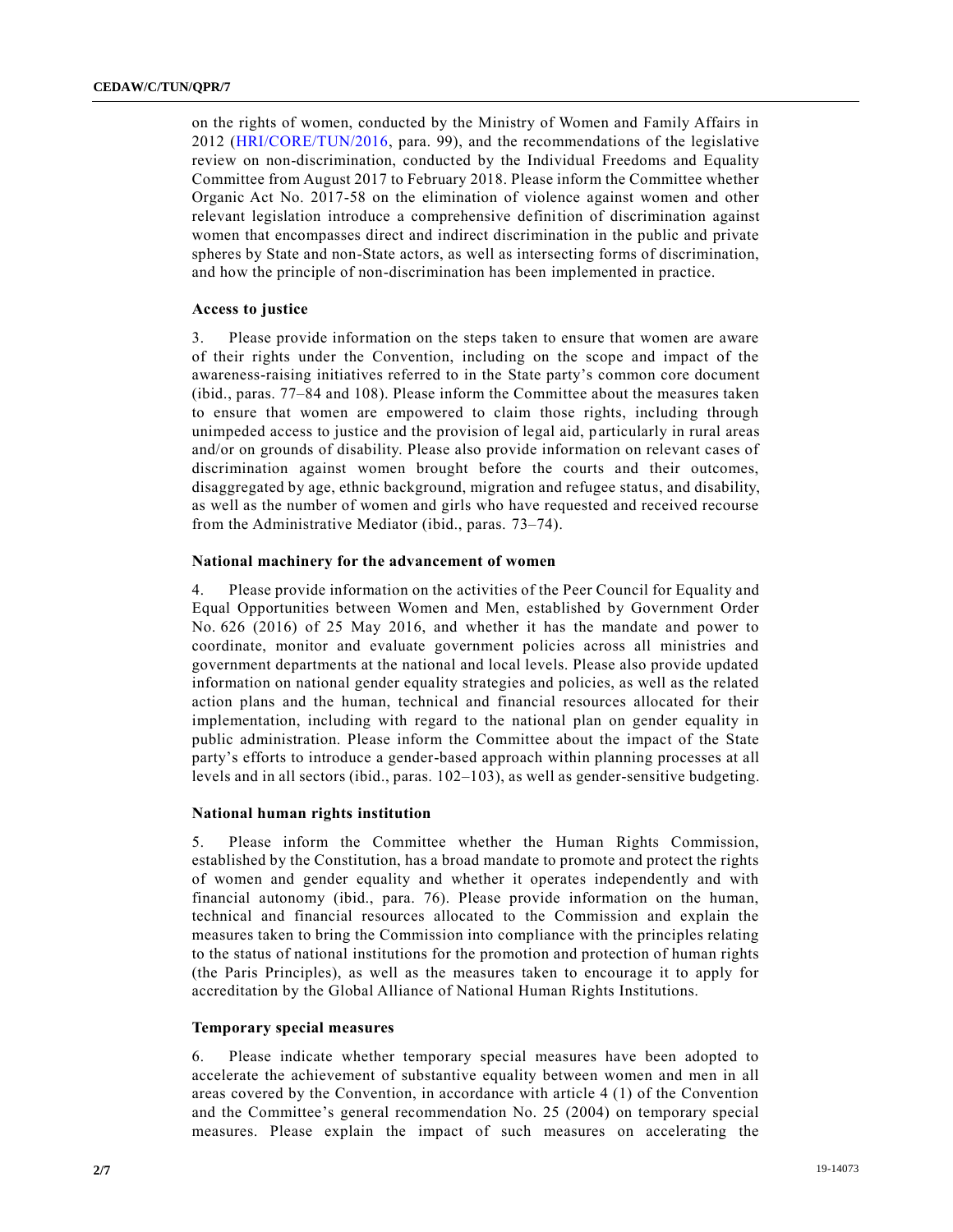achievement of substantive or de facto equality of women and girls in rural areas, minority women and girls, migrant women and girls, and women and girls with disabilities. Please provide information, including statistical data, on the inequalities that such measures are designed to address, how they are enforced and monitored, and the results achieved.

#### **Stereotypes**

7. Please indicate whether the State party has adopted a comprehensive strategy to eliminate patriarchal attitudes and stereotypes that discriminate against women, as previously recommended by the Committee (para. 25). Please indicate the measures taken to address stereotypical portrayals of women in the media and in educational textbooks.

#### **Gender-based violence against women**

8. The Committee notes the reference to the prevention of violence against women in article 46 of the Constitution and the adoption of Organic Act No. 2017-58. Please provide updated data on the number of reported cases of gender-based violence, including domestic violence, against women and girls and the number of criminal investigations, prosecutions and convictions, as well as on the sentences imposed on the perpetrators. Please indicate any steps taken to include an explicit prohibition of marital rape in article 15 of Organic Act No. 2017-58 that amends related provisions of the Penal Code. Please specify the measures taken to implement Organic Act No. 2017-58 and the national strategy to combat violence against women, including the development, adoption and implementation of budgeted policies and plans, and the allocation of human, technical and financial resources, including to the National Observatory for the Prevention of Violence against Women.

9. In line with the Committee's general recommendation No. 35 (2017) on genderbased violence against women, updating general recommendation No. 19, please provide information on efforts made to protect women who are victims of genderbased violence, as well as women who are victims in institutions, including through restraining orders, the establishment of shelters and the provision of medical, psychosocial and legal assistance, in accordance with articles 4, 13 and 39 of Organic Act No. 2017-58, and on efforts to ensure the accessibility of shelters for women and girls with disabilities. Please indicate the steps taken to enforce Act No. 40 (2010) of 26 July 2010 to prevent the corporal punishment of girls in all settings.

#### **Gender-based violence against women in conflict and peacebuilding situations**

10. Please provide statistical data, disaggregated by sex, age, disability, ethnicity, religion and location, on cases of gender-based violence against women and girls, including sexual harassment, violence and rape, during the repression of political protests in 2010/11 and during the presidency of Zine El Abidine Ben Ali from 1987 to 2011 ( $A/HRC/23/50/Add.2$ , paras. 21–22). Please explain how the mechanisms established by Organic Act No. 53 (2013) concerning the establishment and regulation of transitional justice address those violations. Please also provide information on steps taken to provide women who are victims of such human rights violations with redress, compensation and psychosocial support, including immediate care and temporary compensation, in accordance with article 12 of Organic Act No. 53 (2013), as well as reimbursement of legal costs, pursuant to the laws on legal aid and legal aid before the Administrative Court [\(HRI/CORE/TUN/2016,](https://undocs.org/en/HRI/CORE/TUN/2016) para. 52). Please explain whether all women and girls concerned received reparations equal to those received by men [\(A/HRC/23/50/Add.2,](https://undocs.org/en/A/HRC/23/50/Add.2) para. 21).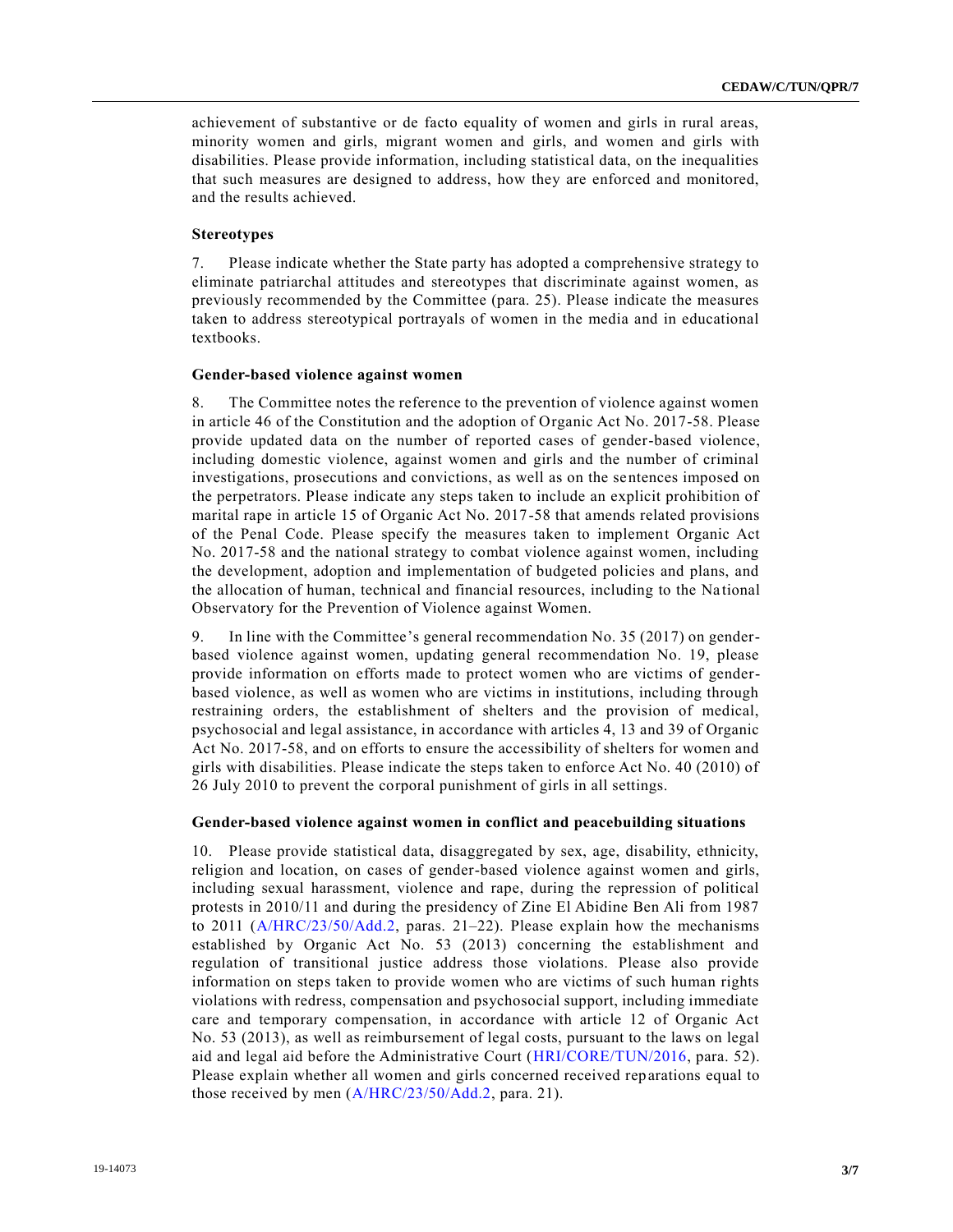#### **Trafficking and exploitation of prostitution**

11. Please provide information on the 2018–2023 action plan for the National Commission against Trafficking in Persons, as well as the impact of Organic Act No. 2016-61 of 3 August 2016 on preventing and combating trafficking in persons and the impact of the national campaign to raise public awareness of trafficking, conducted by the Ministry of Justice in 2016, according to information received by the Committee. Please provide updated information on the measures taken to: (a)amend or repeal article 231 of the Penal Code to decriminalize women in prostitution and enforce article 232 of the Code to investigate and punish individuals who exploit women in prostitution; (b) strengthen the identification, prosecution and conviction of perpetrators of trafficking in persons; (c) ensure capacity-building for judges, prosecutors, police officers, migration authorities and service providers with regard to the legislation governing trafficking; (d) identify and refer women and girls who are victims of trafficking and exploitation in prostitution, including by providing adequate protection, rehabilitation and reintegration services; and (e) strengthen the assistance provided to women and girls who wish to leave prostitution.

### **Participation in political and public life**

12. Please provide information on the participation of women in political and public life and in elected and appointed bodies, in particular in decision-making positions, in the public sector, including the civil service, the National Assembly, the diplomatic service, the judiciary, academic institutions, the police and the security forces, at the national, regional and local levels. Please also inform the Committee about the implementation of articles 46 and 74 of the Constitution, provisions in the electoral law that stipulate the need for gender parity in electoral lists of political parties for presidential, legislative, regional and municipal elections, including article 24 of Organic Act No. 2014-16 of 26 May 2014 on elections and referendums, and two circulars of 2018 to promote access by women to high-level positions in public administration. Please provide information on any other measures taken to encourage the participation of women in political and public life, including the adoption of a law on gender parity, with a view to ensuring equal representation of women and men in all areas of political and public life, and capacity-building initiatives for women candidates, including those from the most disadvantaged groups. Please also indicate the mechanisms that are in place to monitor the impact of those measures.

13. Please indicate any measures taken by the State party to protect women human rights defenders, civil society organizations and non-governmental organizations involved in human rights protection. Please inform the Committee about the steps taken to implement the national action plan on women and peace and security, adopted in 2018 in order to implement Security Council resolution [1325 \(2000\),](https://undocs.org/en/S/RES/1325%20(2000)) and the steps taken to allocate the necessary human, technical and financial resources.

#### **Nationality**

14. Please provide information on the steps taken to amend or repeal any discriminatory provisions in Decree No. 6 (1963) of 28 February 1963 on the revision of the Nationality Code, including article 13, according to which foreign spouses of Tunisian men can obtain Tunisian nationality upon marriage, while foreign spouses of Tunisian women do not have such a right. The Committee notes the amendment of article 6 of the Code by Act No. 55 (2010) of 1 December 2010, which allows women to transmit their Tunisian nationality to their children regardless of the identity of the father [\(HRI/CORE/TUN/2016,](https://undocs.org/en/HRI/CORE/TUN/2016) paras. 38 and 97). However, article 7 of the Code stipulates that children born in the State party receive Tunisian nationality if the father and grandfather are born in the State party. Please clarify whether women can transmit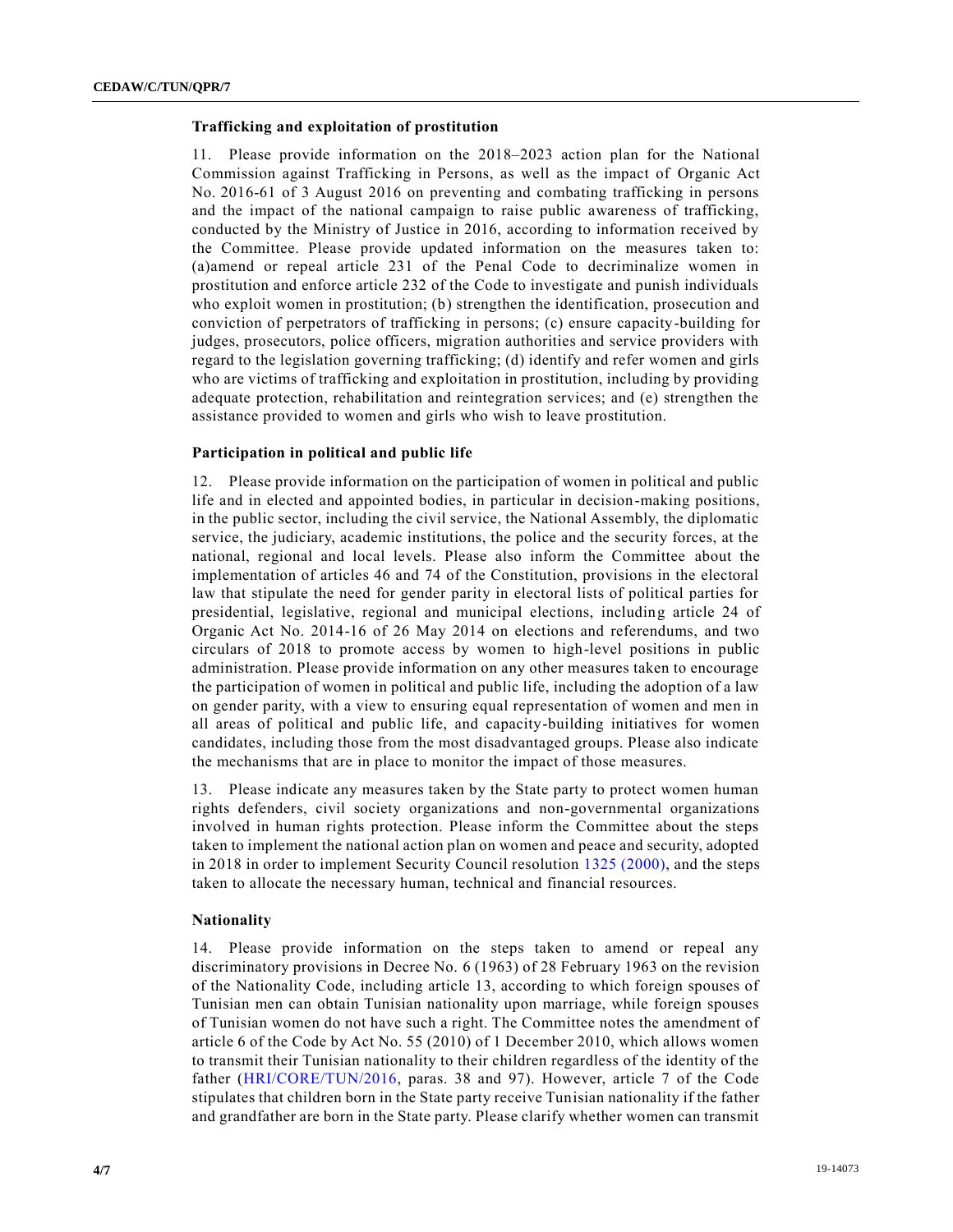their nationality to their child. Please also explain the conditions under which children born to foreign or stateless parents in the State party and children with a Tunisian mother born outside of the State party obtain the nationality of the State party.

#### **Education**

15. Please provide data, disaggregated by sex, age, ethnicity, disability, religion, socioeconomic status, and urban and rural area, on the rates of school enrolment and on the completion of education by girls and women. Please also provide information on the measures taken to diversify educational, including vocational, choices for women and girls, including in non-traditional areas of study, and to implement plans to include age-appropriate education on sexual and reproductive health and rights in school curricula as of September 2019. According to information before the Committee, the illiteracy rate among women is high, at around 25 per cent, and higher than the rate for men. Please provide data, disaggregated by sex, age, urban and rural area, and disability, on illiteracy levels and inform the Committee about the measures taken to eradicate illiteracy, particularly among women and girls.

#### **Employment**

16. Please provide information on the measures taken to increase the participation of women in the labour market, particularly in decision-making positions, and to narrow the gender pay gap, including by enforcing article 40 of the Constitution, the Code of Obligations and Contracts, which prohibits all discrimination against women in the sphere of employment, and the Penal Code, which prohibits sexual harassment in the workplace (ibid., para. 97). In line with the Committee's previous concluding observations (para. 43), please explain whether the Labour Code and other employment-related legislation include explicit provisions guaranteeing equal pay for work of equal value, and the measures taken to enforce that principle. Please describe the mechanisms in place to monitor the working conditions of women, particularly women working in the informal sector and/or as domestic workers, and indicate whether regular inspections of workplaces are conducted in all sectors.

17. Please provide comprehensive data on women and girls employed in the informal sector, particularly as domestic workers, and at home, and on measures taken to facilitate their participation in formal employment, as well as the results of the national programme to combat the economic exploitation of girls as domestic servants [\(CRC/C/TUN/CO/3,](https://undocs.org/en/CRC/C/TUN/CO/3) para. 57). Please inform the Committee whether the State party is considering ratifying the Labour Inspection (Agriculture) Convention, 1969 (No. 129), the Domestic Workers Convention, 2011 (No. 189), and the Violence and Harassment in the World of Work Convention, 2019 (No. 190), of the International Labour Organization. Please provide information on the availability of social services such as childcare. Please also inform the Committee about the implementation of Act No. 58 (2006) of 28 July 2006, which introduces the option of half-time employment at two-thirds pay for mothers employed in some sectors of public administration and the security forces, while safeguarding their rights in full [\(HRI/CORE/TUN/2016,](https://undocs.org/en/HRI/CORE/TUN/2016) para. 97), and explain any steps taken by the State party to offer a similar arrangement to mothers in other sectors of public administration and in the private sector, as well as to fathers, and any other measures taken to promote the equal sharing of family and domestic responsibilities between women and men.

#### **Health**

18. Please provide information on the measures taken to provide health services in a non-discriminatory manner, in line with article 38 of the Constitution and Circular No. 36 of 2009 enacting the Patient's Charter, particularly with regard to the groups of disadvantaged women mentioned in the Constitution and the Charter. Please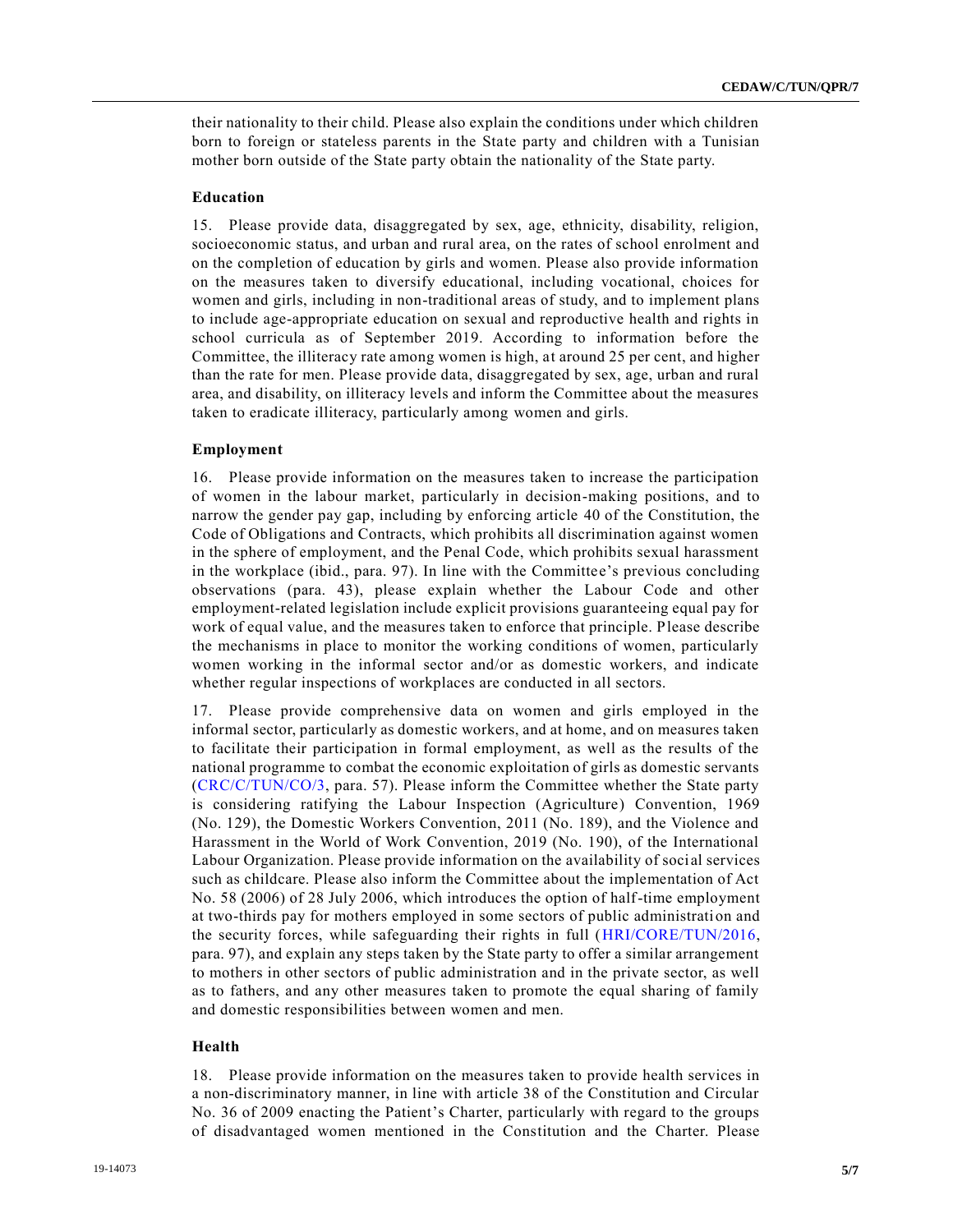provide the current maternal and neonatal mortality rates, as well as information on the impact of relevant regulations, including Circular No. 8 of 2006 on enhancing pregnancy monitoring, Circular No. 9 of 2015 on the updating of pregnancy monitoring and Circular No. 20 of 1991 on organizing activities in public maternity hospitals. Please inform the Committee about the status of adoption of a gendersensitive national health policy, as well as on the measures taken following the deaths of 15 newborns in a university hospital in Tunis in March 2019 and of 6 newborns in a hospital in Nabeul in July 2019.

19. Please provide data on the number of child and adolescent pregnancies in the State party, as well as on the number of abortions, disaggregated by age, ethnicity, disability, location in urban or rural area and the relationship between the pregnant woman and the father, if available. Please specify the measures taken to amend or repeal article 214 of the Penal Code to legalize abortion beyond the current time frame of three months in cases of rape and incest, in addition to abortion in cases of severe fetal impairment and risk to the life and health of the pregnant woman, which are already legalized, and to decriminalize abortion in all cases, beyond the current time frame of three months. Please provide information on the measures taken to ensure that access for women to safe abortion services is not impeded by conscientious objectors and that women and girls have access to modern contraceptive methods and sexual and reproductive health services.

#### **Economic empowerment of women**

20. Please provide updated information and statistical data on access for women to credit and entrepreneurship. Please explain the measures taken to integrate a gender approach into employment-related strategies, such as the national strategy for the promotion of entrepreneurship, and the measures taken to implement strategies that aim to improve the economic empowerment of women, such as the national strategy for the socioeconomic empowerment of rural women and girls. Please provide information on whether women working in the informal economy are entitled to social security benefits, pursuant to Act No. 32 (2002) of 12 March 2002 (ibid., para. 97).

#### **Disadvantaged groups of women**

21. Please provide disaggregated statistical data on the situation of disadvantaged groups of women, such as women and girls in rural areas, ethnic and religious minorities, particularly Amazigh women and girls, women and girls of sub-Saharan origin, migrant women, older women, women with disabilities, lesbian, bisexual and transgender women and intersex persons, in all areas covered by the Convention, in addition to information on specific programmes and on the impact on women and girls of the implementation of Organic Act No. 2018-50 of 23 October 2018 on the elimination of all forms of racial discrimination. Please specify the measures indicated by the State party in its common core document that aim to combat school dropout, particularly among girls in rural areas, owing to poverty and the distance between home and school (ibid., para. 109). Please indicate all measures taken to ensure the inclusion of women and girls with disabilities in all spheres of life, including by increasing the quota of 1 per cent of positions reserved for persons with disabilities in the public sector and in private sector companies with more than 100 employees, in accordance with articles 29 and 30 of Outline Act No. 2005-83 on the promotion and protection of persons with disabilities.

22. Please explain the measures taken by the State party to support women and girls belonging to ethnic and religious minorities, including Amazigh women and girls, particularly in the areas of education and economic empowerment, and to provide education in their native language. Please indicate the measures taken to address the increasing number of asylum-seeking, refugee and irregular migrant women in the